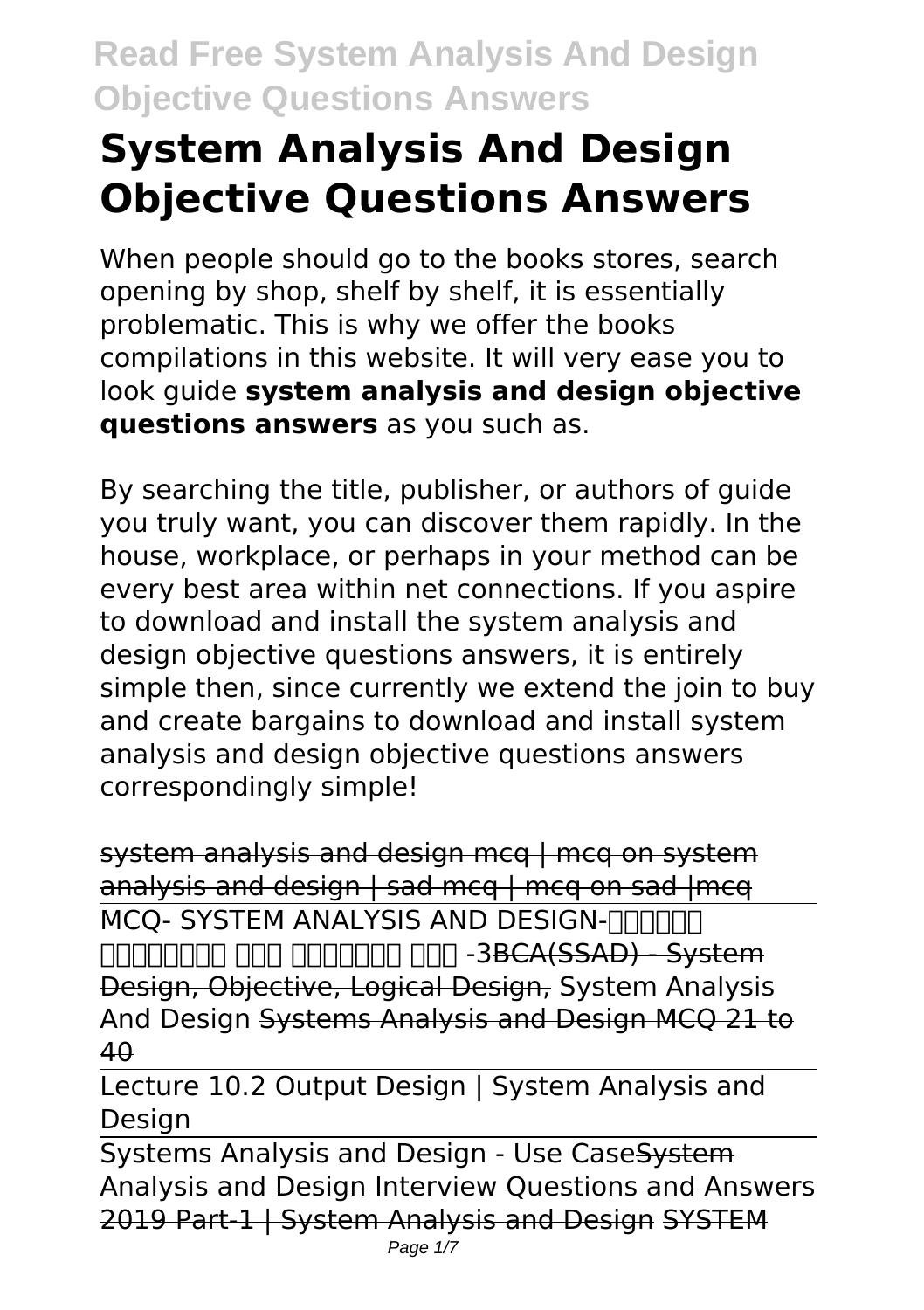ANALYSIS AND DESIGN-सिस्टम एनालिसिस एंड डिज़ाइन भाग - १ Systems Analysis and Design - Class Diagrams System Analysis and Design 1 to 20 MCQ Lecture 1: Introduction to System Analysis and Design Conceptual, Logical \u0026 Physical Data Models *Software Development Lifecycle in 9 minutes! Introduction to OO Systems Analysis and Design Course (Part 1) Systems Analysis Systems Analysis and Design - Introduction to Project Management, Part 1 Feasability Study* Chapter 2 Analyzing the Business Case Part 1 Systems Analysis \u0026 Design - Ch 3 - Requirement Gathering Techniques Requirement Gathering \u0026 Analysis Phase in SDLC 01 - System Analysis and Design | What is system analysis | What is system design Systems Analysis and Design - Feasibility Analysis **SYSTEM ANALYSIS AND DESIGN - BCA SEM - 3 MULTIPLE CHOICE** QUESTIONS (MCQ) ON SYSTEM ANALYSIS AND DESIGN (SAD) PART 4 Lecture 10.1: Input Design | System Analysis and Design

System Analysis and Design 1 Chapter 2 (Part1) **System Design, Objective, Logical Design,** Systems Analysis \u0026 Design - Determining System Requirements Chapter 1 - Introduction to Systems Analysis and Deisgn Part 1 Lecture System Analysis And Design Objective

The analysis and design are mainly base on understanding business objectives and processes. Goal: The overall goal of System Analysis is to study procedural components and modules. The goal of System Design is to design whole software, which fulfils all the requirements of customer .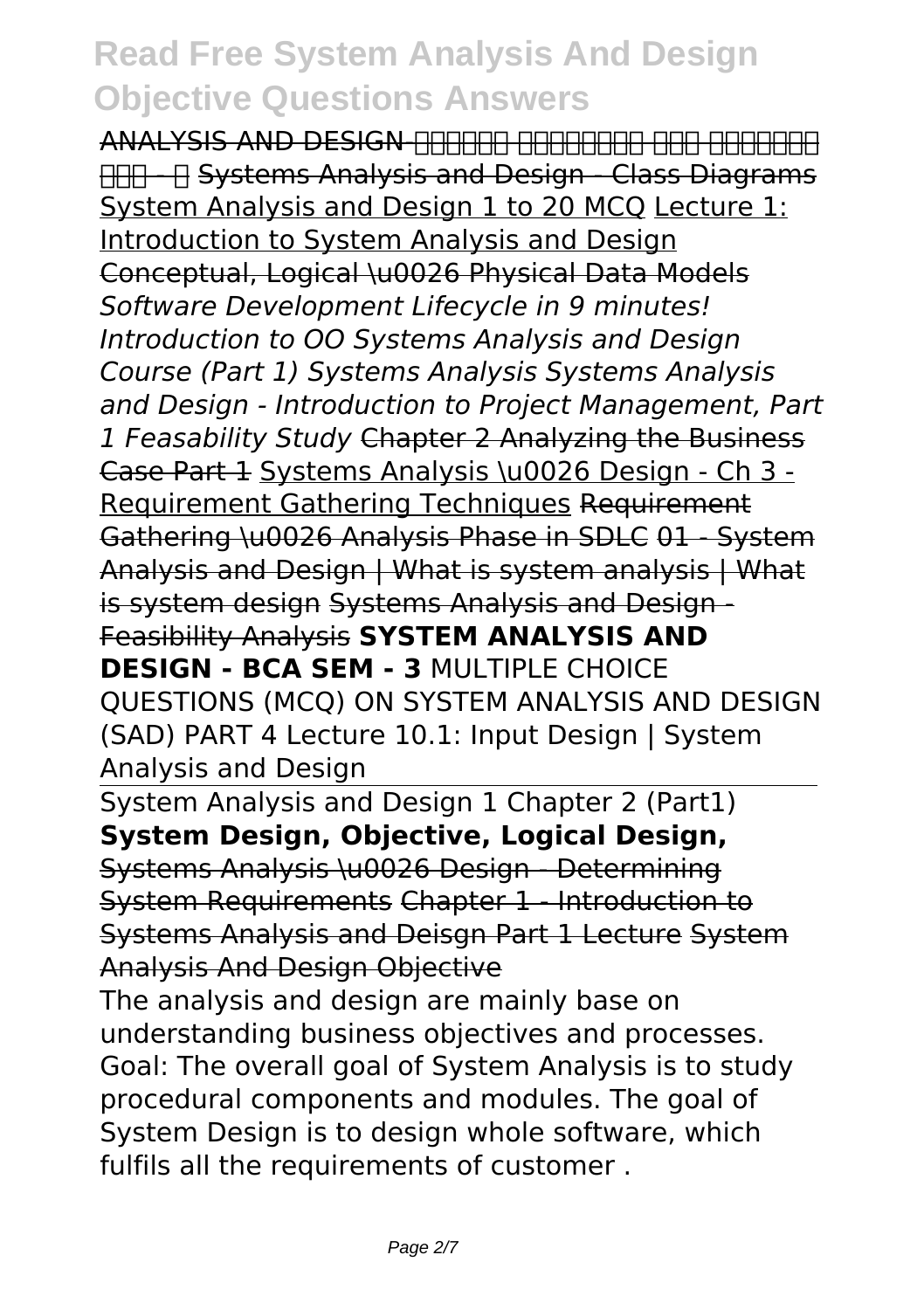Goals and Objectives of Systems Analysis and Design Objectives of System Analysis 2. Reasons for Initiating System Analysis 3. Tools and Techniques of System Analysis. Objectives of System Analysis: 1. System analysis helps in discovering means to design systems where sub-system may have apparently conflicting objectives. 2. It helps in achieving inter compatibility and unity of purpose of sub-systems.

System Analysis: Objectives, Reasons and Tools | MIS System Design focuses on how to accomplish the objective of the system. System Analysis and Design (SAD) mainly focuses on − Systems; Processes; Technology; What is a System? The word System is derived from Greek word Systema, which means an organized relationship between any set of components to achieve some common cause or objective.

### System Analysis and Design - Overview - Tutorialspoint

The main objective of the design phase is to produce a model of the systems. Thus, system's design is the bridge between analysis & development of software. Thus during this phase, the analyst does the following: Schedules design activities. Determine the data inputs. Draws a model of the new system using data flow. Defines the data requirements with a data dictionary. Writes program specification. System Design Objectives. The best possible designs should have the following properties ...

# System Design | Types and Objectives of System **Design**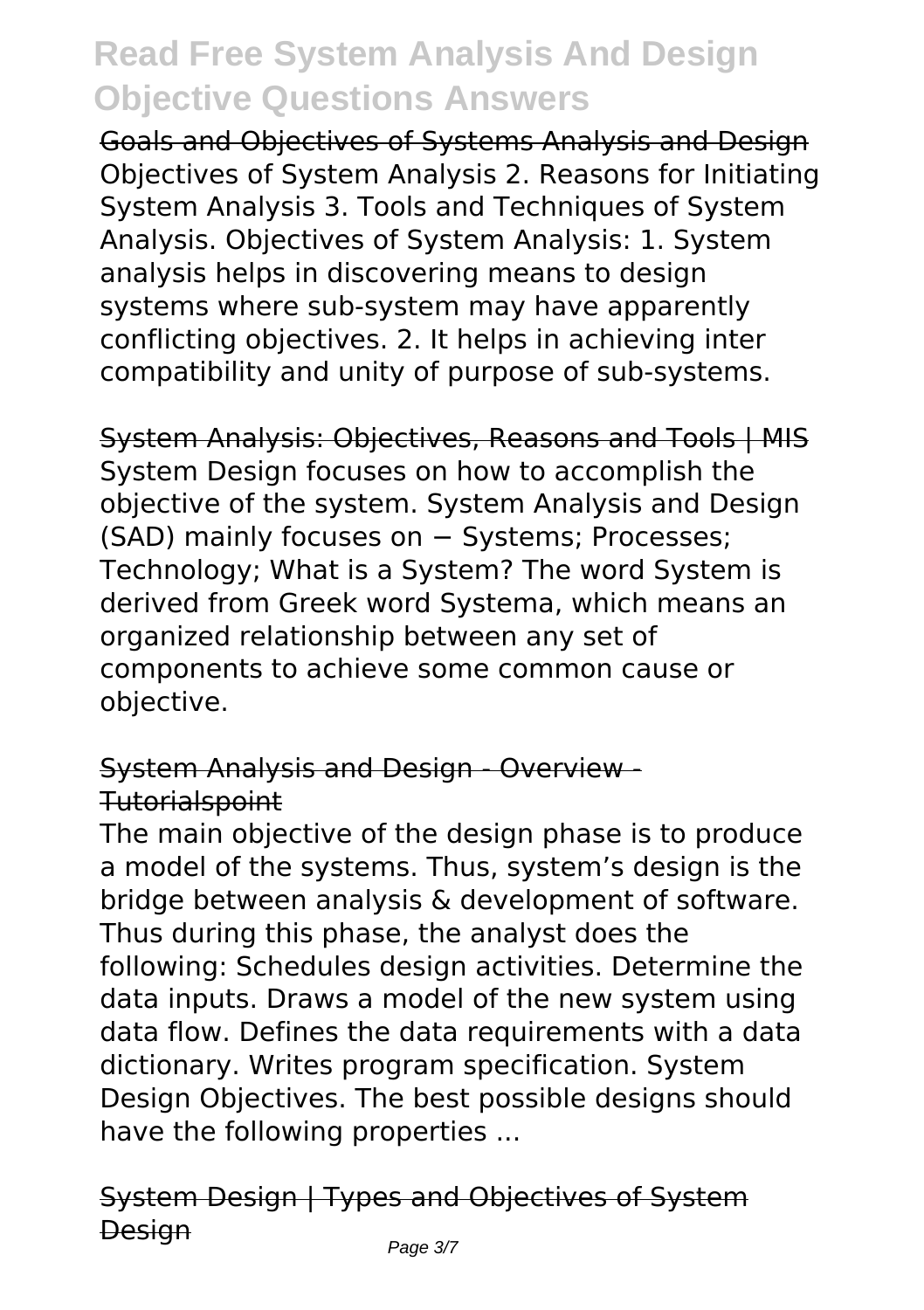Systems Analysis and Design is an active field in which analysts repetitively learn new approaches and different techniques for building the system more effectively and efficiently. The primary objective of systems analysis and design is to improve organizational systems.

System Analysis and Design Tutorial - Tutorialspoint If you are in some industry, the main objectives of Control analysis and design and is first of all the guarantee of your system stability in various possible environments and then, not less...

### What are the main objectives of Control system analysis ...

Learning Objectives. Characterize closed-loop stability in a feedback control system model. Characterize performance objectives for transient and steady-state improvement. Characterize the disturbance rejection problem in feedback control systems. Determine the sensitivity of the closed-loop system to parameter variations.

### 4: Control System Design Objectives - Engineering LibreTexts

MCQ on Fundamental of System Analysis and Design This section includes collection of MCQ questions on the definition and concept of system, types of system, system life cycle, information levels with the characteristics, and decision-making process with a decision support system (DSS). Solved Objective Questions on System Analysis and Design Set-1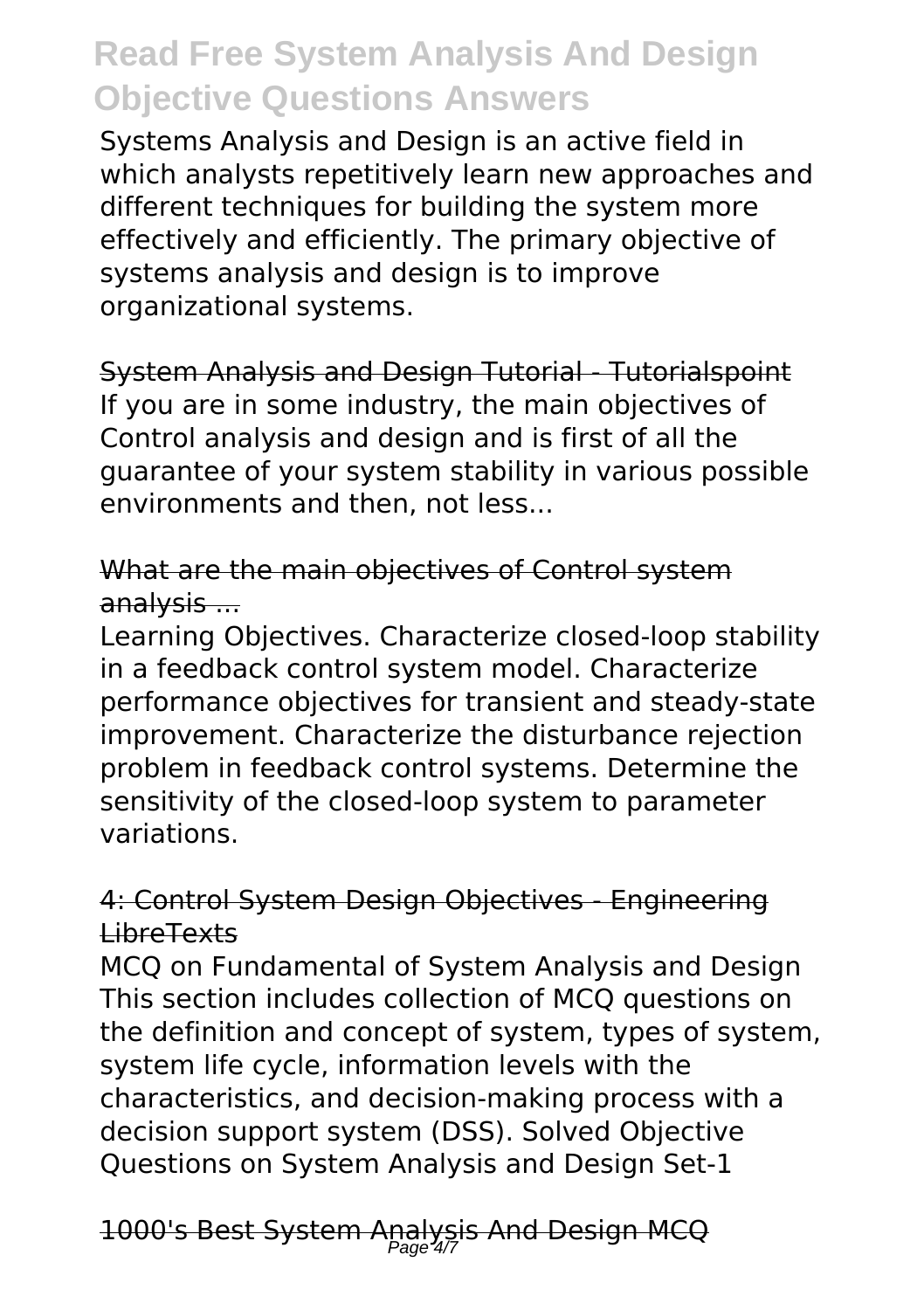#### Questions ...

The primary objective of systems analysis and design is to improve the organizational systems. Applicants can know all the basics of the System Analysis and Design to take part in the online test. With the help of the above table, the aspirants can collect the information related to the System Analysis and Design Quiz.

### System Analysis and Design Multiple Choice Questions and ...

The following are the basic types of design objectives. Products & Services Products and services are typically designed to achieve a particular unit cost, product positioning, customer experience and brand image. Objectives are often tied to customer needs, preferences and perceptions. For example, a toaster design might have the objective of ...

#### 5 Types of Design Objectives - Simplicable

In business, System Analysis and Design refers to the process of examining a business situation with the intent of improving it through better procedures and methods. System analysis and design relates to shaping organizations, improving performance and achieving objectives for profitability and growth. The emphasis is on systems in action,

### Lesson No: 1 Lesson Name : Overview of System Analysis ...

Course Aims and Objectives The aim of this course unit is to understand the need for professional approach to develop an Information system and practice it. At the end of the System Analysis and...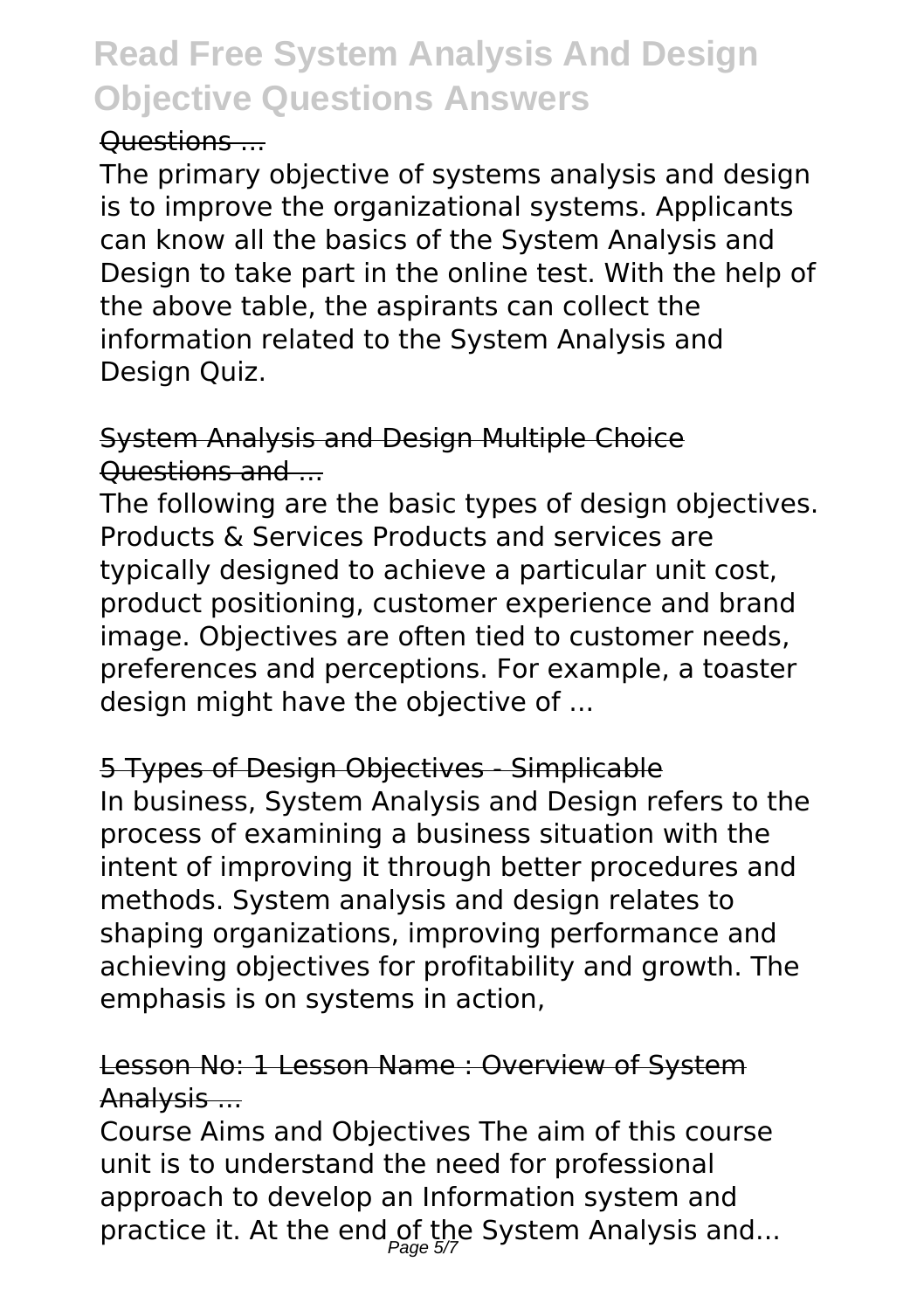## Course Aims and Objectives - System Analysis and Design ...

Here are the collections of solved objective questions on SAD which include the multiple-choice questions of system analysis and design. It includes objective questions on the element of DFD, external Entities, Feasibility Study, and the master development plan in SAD.

### Solved Objective Questions on SAD set-5 | InfoTechSite

Information systems analysis and design is a method used by companies ranging from IBM to PepsiCo to Sony to create and maintain information systems that perform basic business functions such as keeping track of customer names and addresses, processing orders, and paying employees.

Systems Analysis and Design (SAD) Tutorial e Object-oriented analysis and design (OOAD) is a technical approach for analyzing and designing an application, system, or business by applying objectoriented programming, as well as using visual modeling throughout the software development process to guide stakeholder communication and product quality.

Object-oriented analysis and design - Wikipedia The primary objective of this book is to provide basic results pertaining to networked control systems analysis and design approaches under cyberphysical attacks. To meet our objective, this chapter provides an overview of the research investigations into the